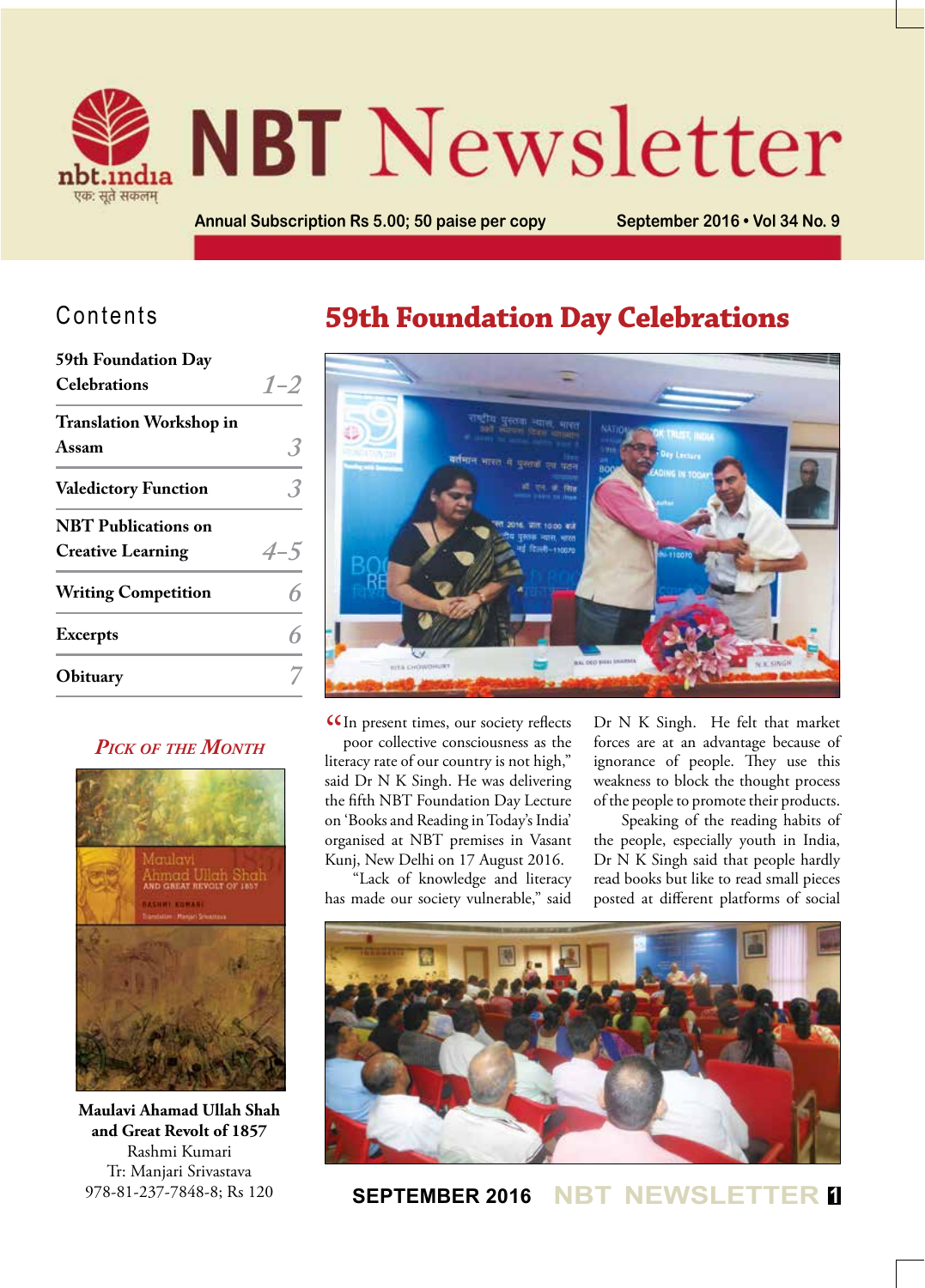

media like Facebook and Whatsapp. He added that the information provided through these platforms is not credible as it is incomplete and vague.

"Such incomplete information and knowledge," Dr N K Singh observed, "has made our society

susceptible to ignorance and lack of reasoning." Therefore, we are easily carried away by this wrong information giving way to conflicts in the society. He emphasized that we need to acquire right knowledge to rationalize our thoughts. He observed that institutions like NBT can continue to play a larger role in creating awareness among people by providing good books at affordable price.

Dr N K Singh opined that

books provide knowledge which help in enhancing the quality of life and reasoning ability of the people in a society. To enhance knowledge in the society, government institutions can play a significant role. They are the knowledge vendors of our society. He added that this task is difficult for private publishers as they are influenced by the market forces.

To reach out to readers who are tech-savvy and use smartphones etc., Dr N K Singh said that NBT may also bring out ebooks at affordable prices.

He also shared his experience as a journalist and a role that media can play in the betterment of society. He said that the electronic media for example disseminate important issues related to society through discussions and debates with eminent speakers to

bring out right facts to the viewers and help them understand these issues.

During the session, he also brought to light the changes that are taking place in the Indian value system. He said that nowadays our value system is being driven by the market forces and consumerism. He said that Indian value system is a strong system and good for the society. We need to preserve it. Books are one of the ways to impart knowledge. And hence we need to promote reading of good books.

Shri Baldeo Bhai Sharma, Chairman, NBT, in his presidential remarks said that the future of a society depends on its knowledge base. A true knowledge is one that brings a feeling of oneness among people. He also said that National Book Trust, India has a



significant role in creating awareness among the people of the country, which can be achieved through commitment and urge to serve the country.

Earlier, Dr Rita Chowdhury, Director, NBT welcomed the guests present on the occasion. She said that

Dr N K Singh is an eminent journalist and currently, General Secretary of Broadcast Editors' Association (BEA). With over three decades in journalism, Dr N K Singh held various important positions in leading newspapers and news channels. He worked for *National Herald*, *The Pioneer* and *Newstime/Eenadu* ( English and Telugu dailies) in various capacities like reporter, senior reporter, chief reporter, chief sub-editor and senior special correspondent. He also worked as bureau chief and political editor of ETV—an



books will provide new perspective and a new India where people will not only be able to read but also understand the goodwill of Indian tradition and contribute towards the betterment of the society.

> On this occasion, the employees of the Trust who completed 25 years of their service were also felicitated.

> This is the fifth in the series of NBT Foundation Day Lectures. This annual lecture series was initiated in the year 2013. The lecture series aims to bring about the importance of books and reading in today's context and bring in critical thinking by inviting eminent personality from among women and men of letters, scholars,

intellectuals and others who have made significant contributions to the world of publishing. The earlier lectures were delivered by Dr Shashi Tharoor, Prof. Andre Beteille, Ms. Shashi Deshpande and Prof. Kapil Kapoor.



organization with 12 regional channels including four Hindi channels. He was also the editor of *Sadhna News*.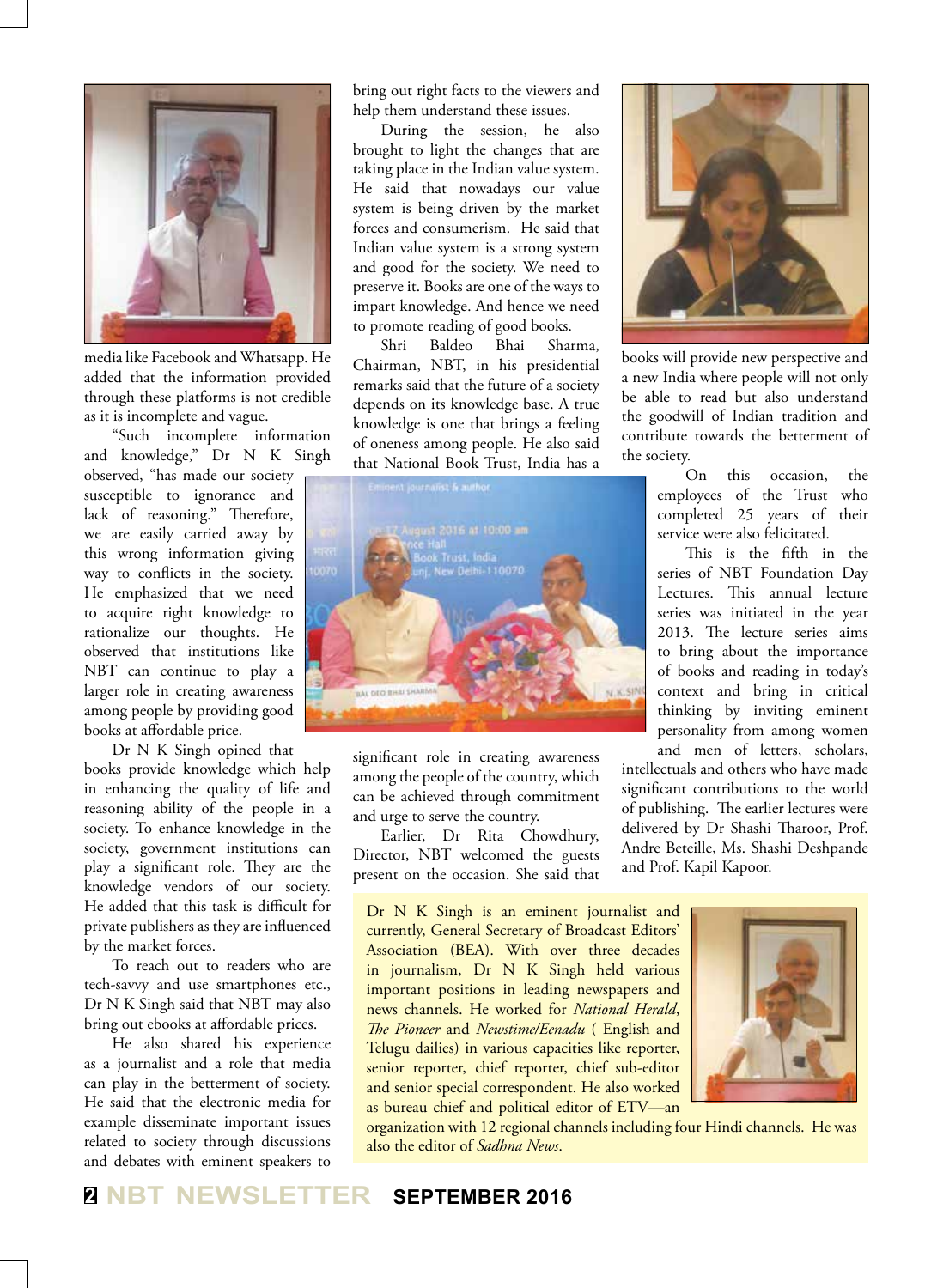## **Translation Workshop in Assam**

National Book Trust, 3-day translation workshop India organised a in collaboration with Bodo Writers' Academy from 29 to 31 July 2016 at Sarupathar, the Headquarters of the Dhansiri Subdivision of Golaghat District of Upper Assam. The workshop was organised to translate some NBT children's publications brought our under Nehru Bal Pustakalaya Series

into Bodo language. The workshop was part of a special literary festival organised by BWA where Bodo writers and intellectuals from all over Assam were assembled.

Inaugurating the workshop at Sarupathar College Auditorium on 29 July 2016, eminent writer and translator and also the SDO (Civil) of Dhansiri subdivision Shri Naren C. Basumatary, ACS appreciated the Trust for organising workshop<br>to enrich Bodo children's to enrich Bodo children's literature. He urged participants of the workshop to help facilitate literary exchanges between Bodo and other Indian languages. Shri Basumatary also discussed in detail



some of the challenges involved in the art and science of translation.

Earlier, Shri Deep Saikia, Asamiya language editor of the Trust welcomed the distinguished guests and the workshop participants. Shri Rajen Basumatary, Vice President, Bodo



Writers Akademi also spoke on the occasion.

Eminent educationist, writer and first ever Sahitya Akademi award winner for Bodo language, Dr Mangal Singh Hazowary was the Resource person of the translation workshop. While explaining the need for extreme care in transferring culture to the target language without doctoring the text in the source language, he

guided the participants in finalising the Bodo translation of the books from English, Hindi and Asamiya languages.

Around 30 participants from across Assam like Kokrajhar, Dhupguri, Bijni, Dangarigaon, Dhemaji, Uriamghat, ghoramari,

Barama, Maharipara, Udalguri etc. participated in the workshop. Around 25 translated manuscripts including *Ban Ban Namar Gar Powalito* (Asamiya), *Dhanesh Powalitowe Uriboloi Sikile (*Asamiya), *Ek Yatra*  (Hindi), *Nanhe Suraj* (Hindi) and *The Stowaway* (English) were finalised in the workshop and will soon be published by NBT.

## **Valedictory Function**

National Book Trust, India organised the valedictory function of the Training Course in Book Publishing at its premises in Vasant Kunj, New Delhi on 8 August 2016.

Dr Rita Chowdhury, Director, NBT welcomed the guests, participants and faculty members present on the occasion. She said that

it was very good experience for us that we met participants from different parts of the country. She was hopeful that after this training on book publishing, the participants would do something to promote books and contribute for the well-being of the society.

Shri Baldeo Bhai Sharma, Chairman, NBT India, said the future



of printed books is not bleak. Even though digitalization has influenced the lives of people, people like to read printed books. He also felt that the book distribution system needs to be developed to make books accessible to the readers in large numbers. He said that there are a good number of opportunities for new entrants to

make career in publishing.

Ms Richa Anirudh, well-known journalist was the special guest on the occasion. She urged participants that in their professional journey, they need to do things that give them satisfaction.

During the programme, certificates were distributed to more than 40 participants from across the country for successful completion of the course.

In the month-long publishing course, well-known professionals from leading publishing houses provided an overview of publishing scenario in India and publishing skills such as editing, production, marketing, sales promotion, copyright, design, etc.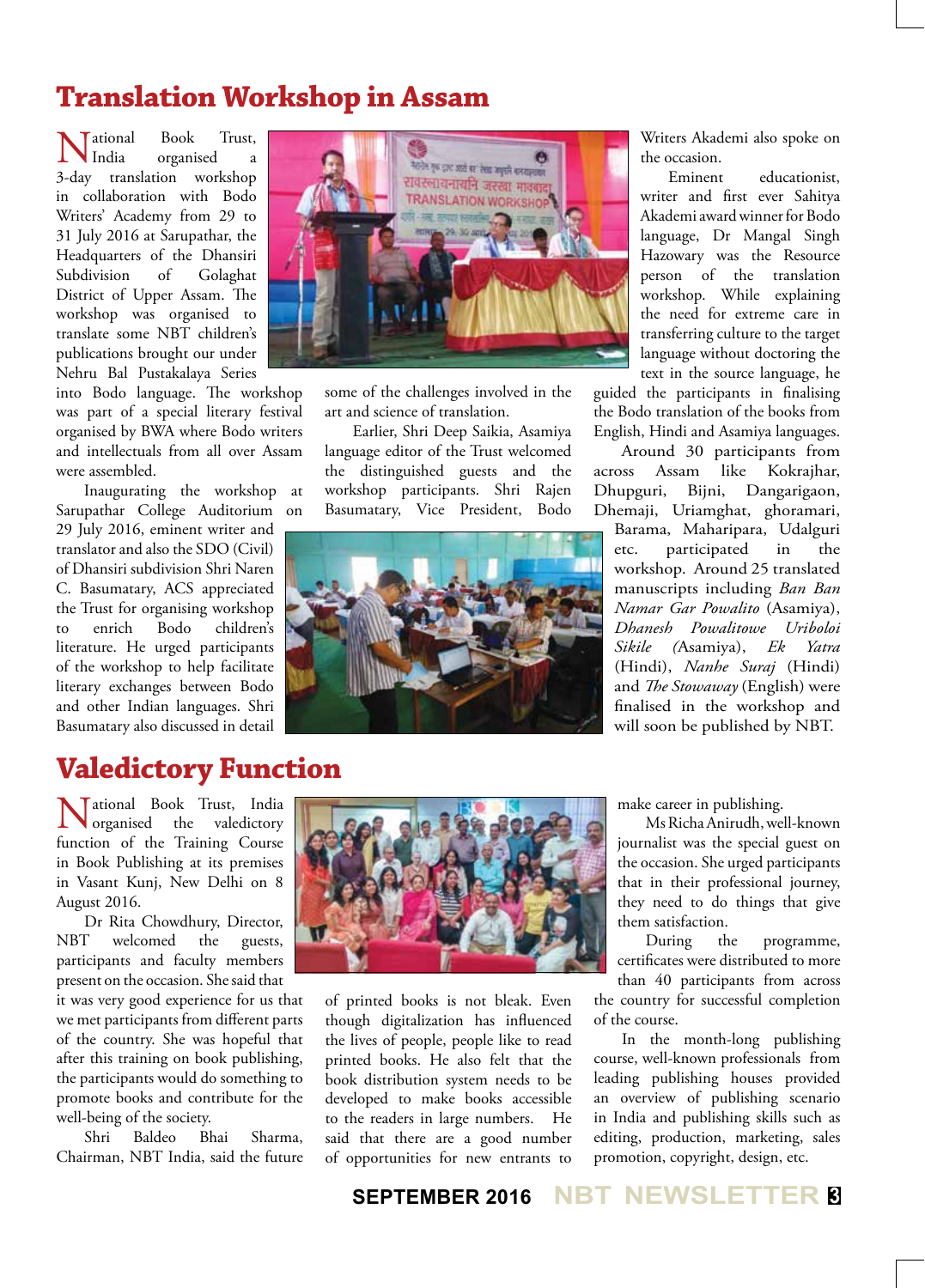## **NBT Publications on Creative Learning**

Every year September 5, birthday of Dr. S. Radhakrishnan, educationist, philosopher and also the former President of India, is celebrated as Teachers Day in India. Under its Creative Learning Series, NBT brings out books on new educational concepts and tools, specially designed for the needs of teachers and other professionals working in the field of education. Many of these books are also available in Hindi and other Indian languages.

#### **A Handbook of Human Rights**

*Arjun Dev* (Ed.)

The book provides the texts of international covenants on Human Rights. Besides, it also provides a comparative chart describing correspondence of different articles of Universal Declaration of Human Rights with the provision of the Indian Constitution and law. 81-237-4038-7

#### **A Handbook of Puppetry**

*Meena Naik*

The book introduces the children to the fascinating world of puppetry. 978-81-237-4206-9; Rs 45.00

#### **A Man Called Carver**

*Veena Gavankar* A fascinating saga of the making of George Washington Carver, a black US scientist born at the fag end of the American slavery era who struggled his way up to



become a renowned agronomist and an educationist with a progressive vision. 978-81-237-5838-1; Rs 110.00

#### **Activity-Based Learning Science**

*M H Ghufran* Learning Science becomes a creative exercise only when the theoretical aspect is supported by actual experiments. This book advocates the importance of activity based leaning



science, for it prepares learners to become self-reliant critical thinkers and knowledge constructors. It can serve as a guide to monitor the quality of teaching leaning science for parents and school managers.

978-81-237-7102-1; Rs 125.00

#### **Art: The Basis of Education** *Devi Prasad*

A pioneering study on the importance of art as a foundation for the education of the individual. The book also takes a detailed look at the various stages of its expression

in a child, its importance in shaping the individual's thinking and cognitive faculty, the role of teachers and parents and most importantly its role in an angst-ridden society.

978-81-237-2314-3; Rs 85.00

#### **Back to the Sources: A Study of Gandhi's Basic Education**

#### *Henry Fagg*

The title of the study indicates a dissatisfaction on the part of its author with much of the material that has so far been written on Gandhi on education. The present

writer has attempted to construct a detailed contextual study of the most decisive period in the evolution of Gandhi's beliefs on education. 81-237-3969-9; Rs 50.00

#### **Creative Drama and Puppetry In Education**

*Meher R Contractor* The book provides a general guide to help those who want to conduct training courses in puppetry and creative drama or to use these techniques

in education, social work, recreation, occupational therapy and audio-visual education for communicating ideas to both children and adults. 81-237-3422-0; Rs 60.00

**IN EDUCATION** 

**TEMPERATURE DE TH** Snik of Godhi

**Divasvapna**

*Gijubhai Badheka* Written by Gujarat's famous educationist and teacher, this minor pedagogical classic is the story of a teacher who rejects the orthodox culture



of education but remains enthusiastic towards children and continues to experiment while consciously neglecting the traditions of teaching through prescribed textbooks. First published in Gujarati in 1932, the book propounds a new theory on child's education by emphasising the need for an atmosphere of independence and self-reliance.

978-81-237-1237-6; Rs 45.00

#### **Education for Creative Living** *Dayle M Bethel* (Ed.)

The book outlines Japanese educational philosopher of the early 20th century Tsunesaburo Makiguchi's inspiring philosophy and revolutionary proposals

for reforms. The basic idea of Makiguchi that students must experience happiness in school and that school must be directly relevant to their lives is pertinent to the present day



978-81-237-3650-1; Rs 95.00

#### **Exploring the Biological World**

An interesting book that explains biological concepts through various streams of science, for example why the honey comb cell is hexagonal.



978-81-237-6165-7; Rs 135.00



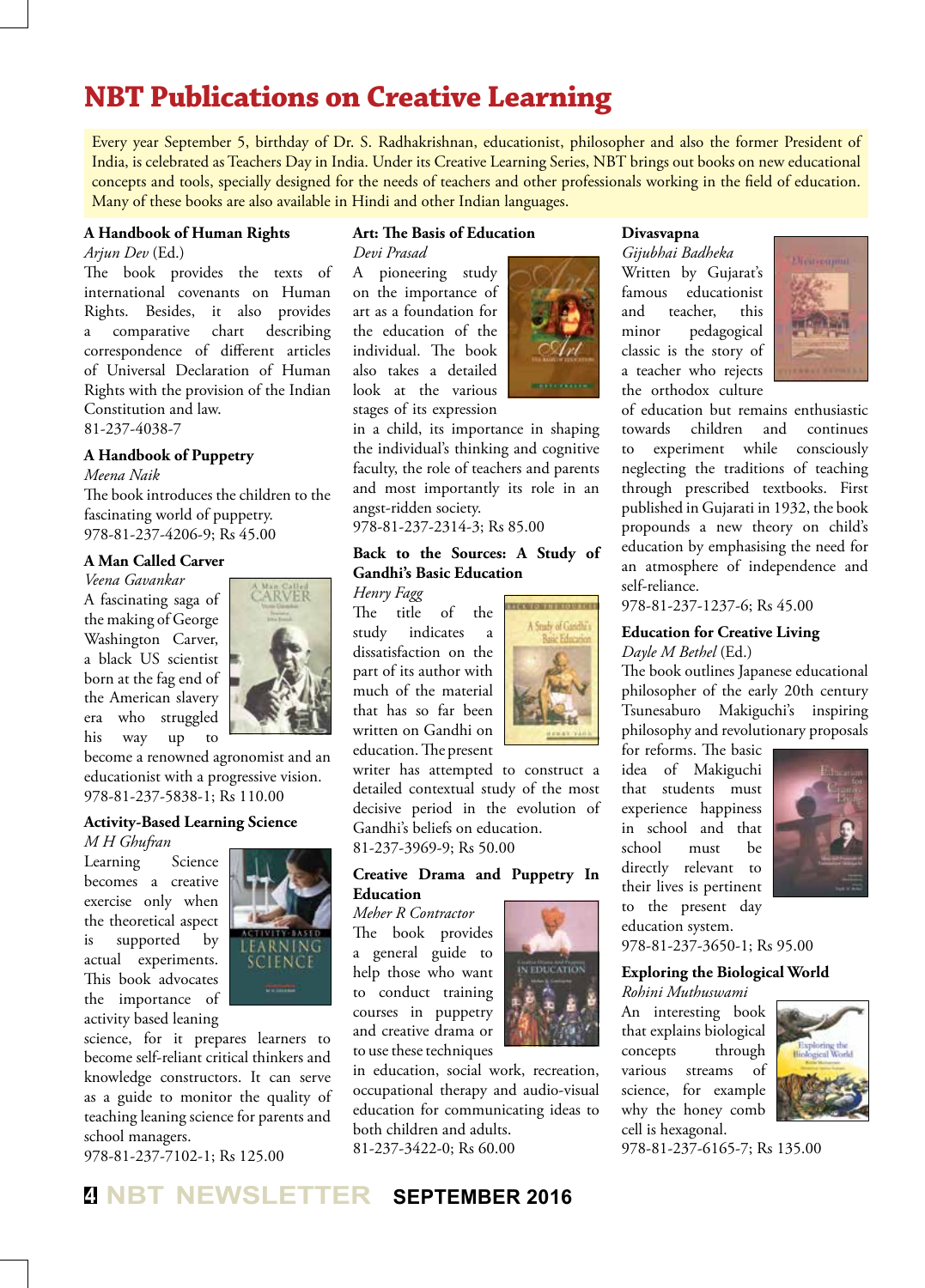#### **Learning Science**

*Indumati Rao & CNR Rao*

This book in 4 parts contains various aspects of science in simple language. Part 1 explores the universe, solar system and the earth. Part 2 is about the world of physics



and energy. Part 3 deals with the world of chemistry of molecules and materials, air around us and all about water. Part 4 is the section on biology and life. Part 1 - 978-81-237-4774-3; Rs 135.00 Part 2 - 978-81-237-4775-0; Rs 230.00 Part 3 - 978-81-237-4776-7; Rs 240.00 Part 4 - 978-81-237-4777-4; Rs 175.00

#### **Letters from A Forest School**  *Chittaranjan Das*

A passionate account of an educational experiment carried out in the 1950s in a school established in a forest in Orissa. Written in the form of letters to a newspaper,



it records the joys and difficulties accompanying the founding of an ideal in a world rotten with prejudice, mired in bureaucratic apathy and burdened with a mindset that is suspicious of any kind of change. The experiment continued for four years, but its significance continues to be relevant as it dramatizes the courage to be different and the passion to transform human fate through education.

81-237-4877-9; Rs 75.00

#### **Little Toys**

*Arvind Gupta* A step-by-step, wellillustrated manual which children can use to prepare innovative, low-cost and ecofriendly toys from materials like discarded tetra packs, camera roll

cases, soda straws and other junk. 81-237-2060-2; Rs 45.00

**Low-Cost, No Cost Teaching Aids** *Mary Ann Dasgupta*

Teaching aids, an essential component of activity based learning, is a lively and interactive educational tool. This book with its clearly illustrated



step-by-step instructions serves as a practical guide for making a wide variety of many such useful and inexpensive classroom materials out of articles of everyday use.

978-81-237-2054-8; Rs 110.00

#### **Play Activities for Child Development** *Mina Swaminathan & Prema Daniel*

The book provides nearly two hundred play activities for young children. It is useful for both the parents and the teachers. Tips on making teaching aids and materials are also given in the book.

81-237-4270-7; Rs 130.00

#### **Rabindranath Tagore: Philosophy of Education and Painting**

*Devi Prasad* The book presents Tagore's approach to education and art. Views of Tagore on education and painting have been supplemented by

a comprehensive

and critical evaluation of his philosophy.

978-81-237-3318-X; Rs 85.00

#### **Romping in Numberland**

*P K Srinivasan*

The book attempts to show how children can enter the threshold of fascinating world of numbers by using simple skills and

imaginative faculties. In this book the children discover varied and interesting properties of numbers in a friendly setting.

81-237-3648-7; Rs 40.00



**String Games**

instructions with illustrations for making diverse and interesting string figures. The funfilled figures created



by using strings of all sorts not only augment memory and imagination of young children but also enrich their eye-hand coordination.

81-237-1721-0; Rs 40.00

#### **The Child's Language and the Teacher: A Handbook** *Krishna Kumar*

Language plays an important role in the overall development of a child's personality and abilities. While exploring some of the basic functions like talking, reading and



writing that any language performs in the lives of children, this little handbook also suggests various activities and games to hone their cognitive skills. 81-237-2863-8; Rs 50.00

#### **Ten Little Fingers**

*Arvind Gupta*

This book is a collation of innovative toys and science activities. It is all about cleaning up the earth of all the modern junk and recycling



them into joyous toys for children. Each activity is illustrated in detail and children can themselves conduct several scientific experiments using waste materials in the household. 978-81-237-3421-7; Rs 135.00

#### **Duishen**

#### *Chingiz Aitmatov*

The book tells the story of Altyani, a teacher, who, inspired by the great Russian leader Lenin, decides to open a primary school in his native village and holds his forte despite resistance from all.

978-81-237-3848-2; Rs 35.00





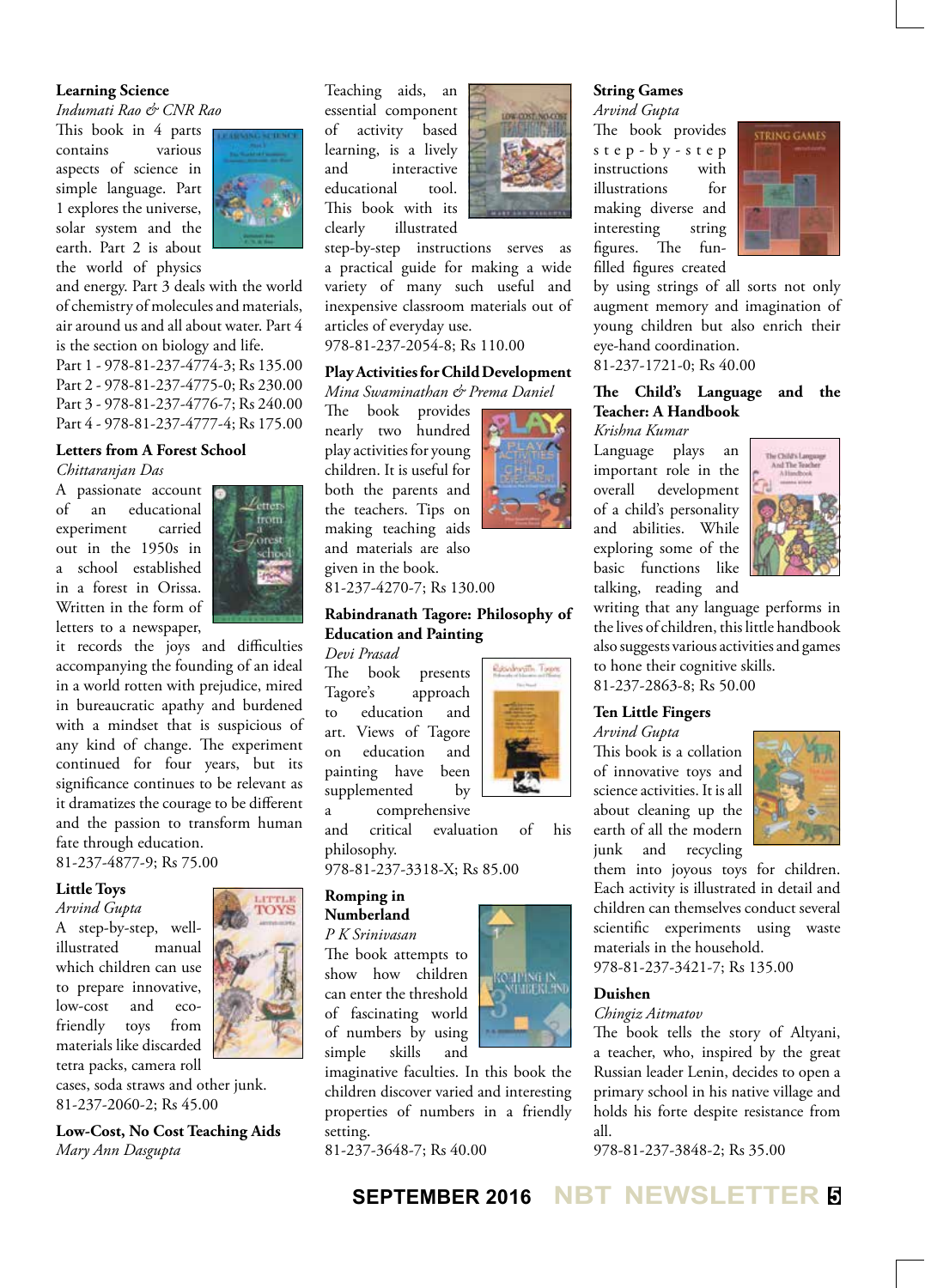## **Writing Competition**

Children's Book Trust (CBT), founded by Shankar in 1957, invites manuscripts for the 'XIX Competition for Writers of Children's Books 2016' in English and Hindi in the following categories:

- **Category I** Fiction: Above 12 years: 25-30,000 words; First Prize Rs 25,000; Second Price Rs 20,000
- **• Category II Science Fiction: Above 12 years:** 20-25,000 words; First Prize Rs 25,000; Second Price Rs 20,000
- **Category III** Creative Non-Fiction: 9-12 years: 3,000 words; 10 Prizes of Rs 5000 each
- **Category IV Short Stories: 9-12 years:** 3,000 words; 20 Prizes of Rs 5000 each
- **• Category V Get Ready for a Magical Time: 9-12 years:** 5,000 words; First Prize Rs 8,500; Second Price Rs 6,000
- **• Category VI Short Plays, Dramas: 9-12 years:** 3,000 words; 5 Prizes of Rs 5000 each
- **• Category VII Read-aloud Books/Picture Books: 5-8 years: 500-600 words;** First Prize Rs 9,000; Second Price Rs 7,000

## **Excerpts**

NBT India is publishing a book titled *Mercury in Medicine,* written by Abhijeet Kulkarni. Herein we reproduce an excerpt from the chapter 'The Story of Mercury'

Mercury was mined more than<br>
2000 years ago in the Spanish mines at Almaden. These mines were one of the largest producers of mercury till 2003. The Chinese used Cinnabar, the main ore of mercury, more than 3000 years ago, as a pigment for red ink. Mercury has also contributed to major scientific discoveries, chiefly among which are the early laws of Physics. It was used in experiments to measure temperature and pressure. It is currently, but decreasingly used in a range of industrial applications, including its very varied uses in the healthcare sector.

Man has been acquainted with the heavy metal since a very long time and it was not in the recent past that man realised the toxic nature of mercury. Recently, its adverse impact on biological and environmental health has been emphasised by overwhelming evidence. Mercuric chloride or mercuric bichloride, has been used as a poison for a long time. It is corrosive to mucous membranes and used as a topical antiseptic and disinfectant. It is potently poisonous and an excellent antisyphilitic.

Another known mercurial compound is mercurous chloride, better known as Calomel, the mild chloride of mercury. It is yellowish white in colour, insoluble and tasteless, and has been used extensively in medicine as a strong laxative as well as to treat malaria and yellow fever.

Equally well known is the term 'mad as a hatter' originating from the nervous disorder known as 'hatter's shakes'. These were caused by the use of mercury salts in the production of felt for hats, and the dust generated in the badly ventilated workshops, during the subsequent drying processes, lead to the intoxication.

Environmental mercury, whether occurring naturally or due to human activity, affects animal and human life. Mercury readily vaporises at room temperature, and is readily inhaled as a vapour. It is easily absorbed through the lungs and can cause ailments ranging

**Category VIII Concept Books: 3-5 years 250 words max;** First Prize Rs 6,500; Second Price Rs 5,000

This competition is open to persons above 18 years. A participant may submit no more than three entries under a category except in Category IV (Short Stories) where up to five entries can be sent, each manuscript being treated as separate. Entries submitted for any earlier competition held by CBT will not be considered. Each manuscript should indicate the number of words it carries. A departure from the given length, beyond a marginal limit, would disqualify the manuscript.

The last date for receipt of entries is September 30, 2016. For details, please contact:

> CHILDREN'S BOOK TRUST Nehru House 4, Bahadur Shah Zafar Marg New Delhi 110002 Tel: 91-11-23316970-74 e-mail: cbtnd@cbtnd.com Website: www.childrensbooktrust.com

> > from headaches, tremors, inflammation of the bladder and loss of memory. As a liquid, it can be absorbed into the skin and mucous membranes. Moreover, it has a very long half life, believed to be close to 55–70 days and therefore takes a long time to be removed from the human body. Methylmercuy has a life of approximately 80 days. A single drop of mercury, if left uncovered can vaporise and contaminate an entire room. Approximately one gram of mercury, the amount of a single fever thermometer, is deposited to a 20 acres lake each year from the atmosphere. This small amount, over time, can contaminate the fish in that lake. …

> > Mercury occurs in varying quantities naturally, and is released from its natural reserves due to a range of human activities, which contribute to modern human existence. Chief among these is the burning of fossil fuels, for our energy guzzling lifestyles. Typical concentrations of mercury in air vary considerably with atmospheric mercury concentrations averaging 0.002 mg/m3 (micrograms per meter cube) to as high as 1.5 mg/m3 near stationary sources such as mines.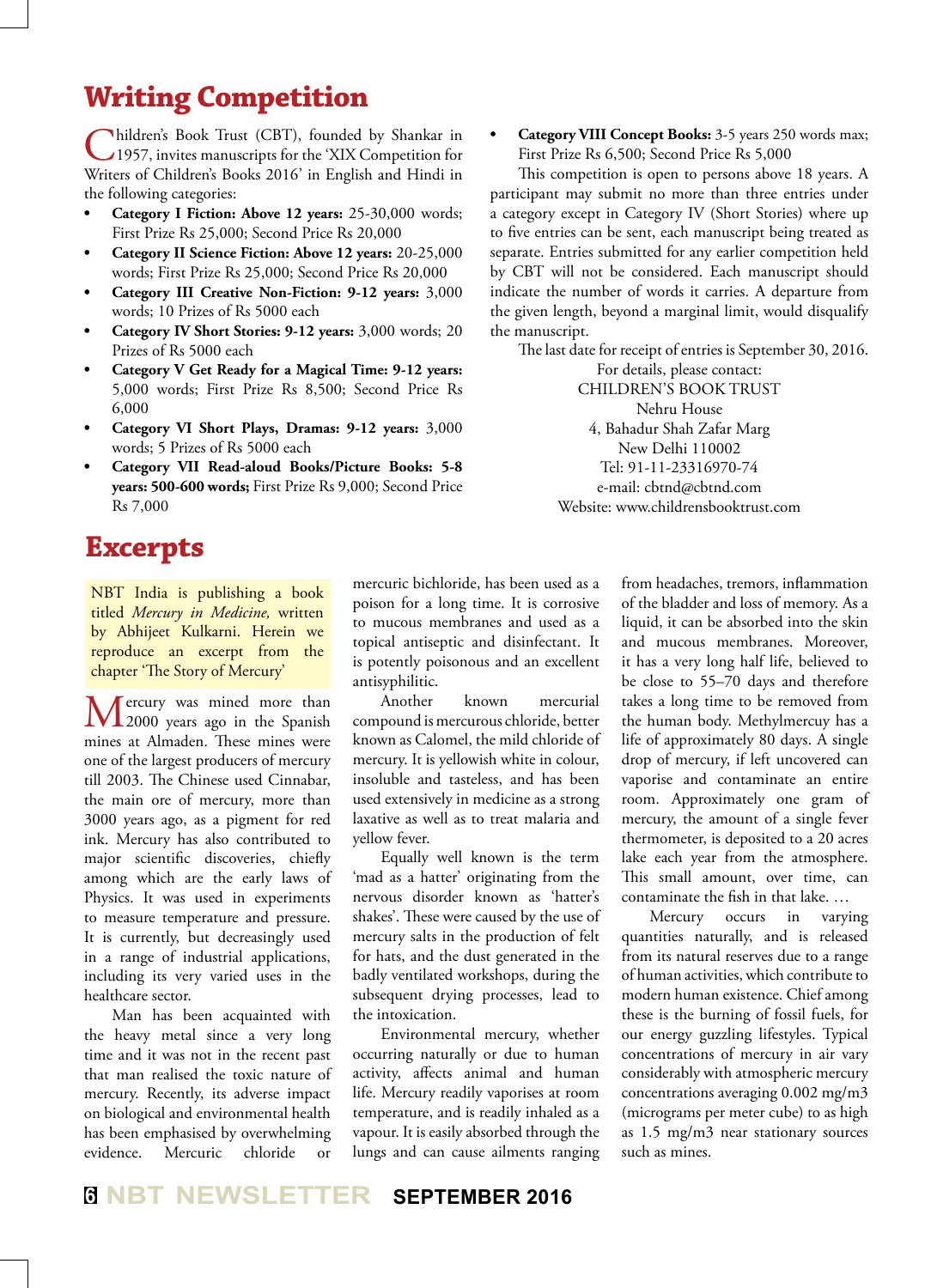## **Obituary**

 $\prod$ n the last few months, the nation has<br>lost four major writers. They include n the last few months, the nation has Mahasweta Devi from West Bengal, Gurdial Singh from Punjab, Mahim Bora from Assam and Mohapatra Nilamoni Sahoo from Odisha. They were the part of modernist movement in the respective languages be it in novels, short stories, poetry or essays. Their contribution to Indian literature is immense and have enriched Indian literary landscape with their writings.

#### **Gurdial Singh**

Noted Punjabi novelist and story writer Gurdial Singh passed away on 16 August 2016. He was 83. Gurdial Singh was born on 10 January 1933



in Jaitu near Bathinda, Punjab. He did B.A. in English and History, and later M.A. in Punjabi in 1967. He retired as a professor from Punjabi University, Patiala, in 1995. He wrote his first story 'Bhaganwale' in 1957. Recipient of all major literary awards of the country, including the Bharatiya Jnanpith Award (1999), Padma Shri (1998), Bhai Veer Singh Fiction Award (1992), the Soviet Land Nehru Award (1986) and the Sahitya Akademi Award (1975), he contributed profusely in the genres of novels, short stories, drama and children's literature. His major works included *Anhe Ghore Da Daan, Dukhiya Daas Kabir Ha, Adh Chanini Raat*, among others. Many of his works have been translated into English and different Indian languages. NBT, India has published the English translation of his much acclaimed novels *Parsa*, *The Last Flicker* (*Marhi Da Deeva*) and *A Handful of Sand* (*Ret Di Ikk Muthi*).

#### **Mahasweta Devi**

Eminent writer and social activist Mahasweta Devi, passed away on 28 July 2016 in Kolkata, West Bengal. She was 90. Mahasweta Devi was born on 14 January 1926 in Dhaka

(Bangladesh). She had her schooling in Dhaka, but after the partition of India she moved to West Bengal in India. Later, she studied at Santiniketan



and Calcutta University. In 1964, she started her teaching career at Bijoygarh College. Along with teaching, she was a regular columnist in major newspapers. Her first novel titled *Jhansir Rani*, was published in 1956. She was awarded Sahitya Akademi award in 1979 for her novel *Aranyer Adhikar*. She was also awarded with Padmashri (1986), Jnanpith (1996), Ramon Magsaysay (1997) and Padma Vibhushan (2006). She authored over 120 books, comprising 20 collections of short stories and around 100 novels, and contributed innumerable articles and columns to newspapers and magazines, a large number of them woven around tribal life. Her important works include *Hajar Churashir Maa, Rudaali, Choti Munda evam Tar Tir, Titu Mir*  among others. Besides, she has also written for children, which includes *Ek-Kori's Dream* and *Etoa Munda Won the Battle*, both published by the Trust. The Trust has also brought a collection of her short stories.

Mahasweta Devi was associated with NBT as a member of the governing body and member of Editorial advisory Board of Bangla publications.

#### **Mahim Bora**

Eminent Assamese litterateur Mahim Bora passed away on 5 August 2016. He was 92. Born on 6 July 1924 at Sonitpur district,



literature from Guahati University. He also worked as lecturer at Jorhat's JB College and Nowgong College during 1954-1987. He was the president of the Asom Sahitya Sabha during 198990. His first short story Havanar Surot, was published in the *Moloya* when he was in Class VII. He was awarded the Sahitya Akademi award for his novel *Edhani Mahir Hahi* in 2001. He received Padma Shri in 2011, Assam Valley Literary Award in 1998 and Sahityacharya honour in 2008. His literary works include *Rati Phula Phul, Barayatri, Chakravat, Much aru Manuh, Top, Tinir Tini Gol, Putala Ghaiz*  and *Herowa Digantara Maya.* He was associated with NBT in many advisory capacities. NBT has also published his magnum opus *Kathanibari Ghat* in Hindi and other Indian languages.

#### **Mohapatra Nilamoni Sahoo**

In the passing away of Mohapatra Nilamoni Sahoo, the country has lost one of its major writers. He died on 25 June 2016. A fine exponent of the



art of short story writing, Nilamoni, brought to modern Odiya short story, a synthesis of modernity and the ancient Indian tradition of storytelling. He embellished the genre with a distinct beauty of wit, irony and humor. His important works include *Prema Tribhuja, Michha Bagha, Ganjei O Gabasana, Andha Ratira Surya* and *Akasha Patala*.

Prof. Sahoo was born on 26 December 1926. After completing his high school, he joined Ravenshaw College, Cuttack where he completed his Post Graduation. Prof. Sahoo served in various government colleges of Odisha as a teacher of Odia language and literature. He was also the President of Odisha Sahitya Academy. He was the recipient of several prestigious literary honours including Odisha Sahitya Akademy Award and Central Sahitya Akademi Award. He was closely associated with NBT in several advisory capacities. NBT has also published a volume of his selected short stories under Aadan Pradan series.